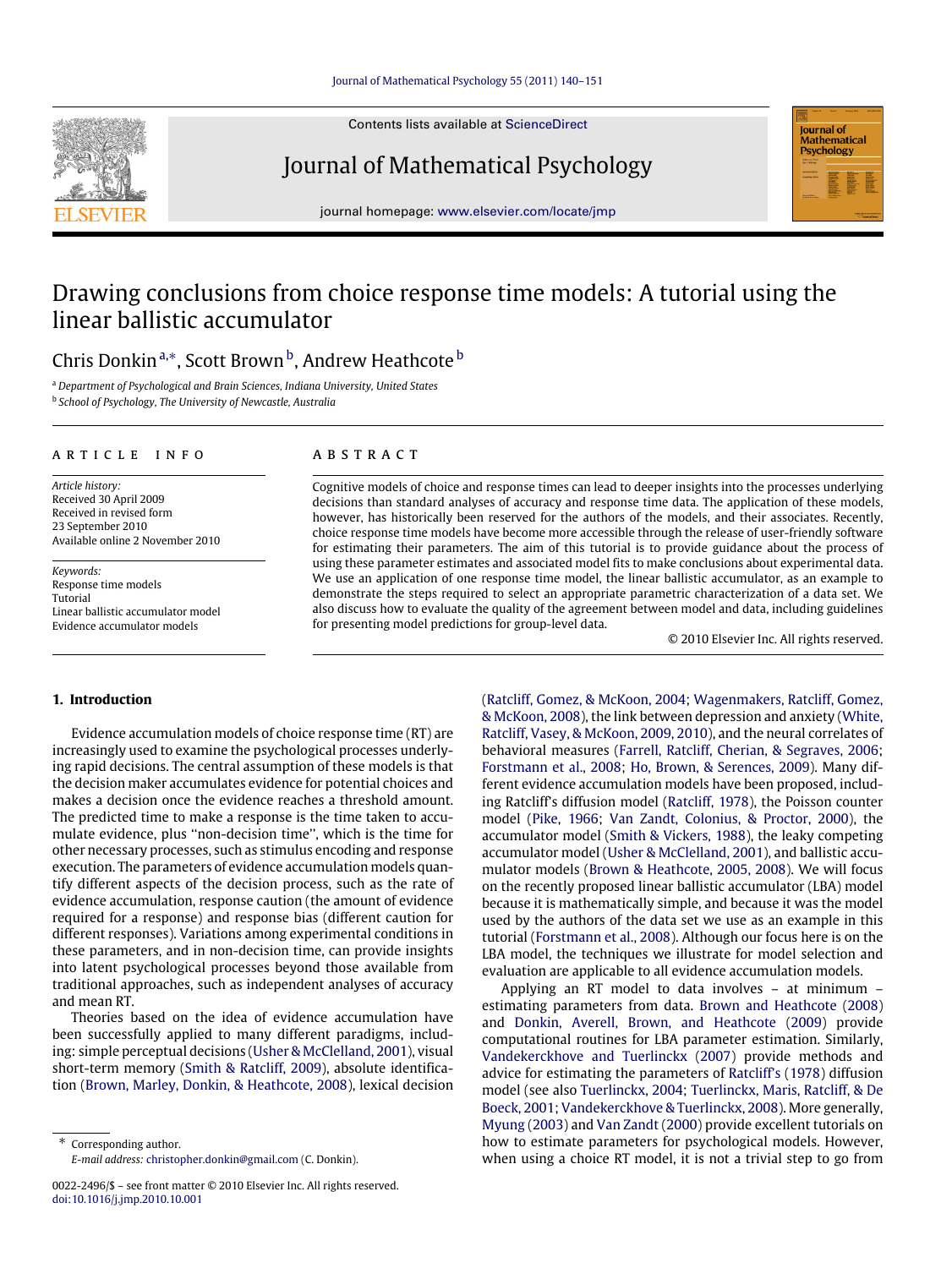<span id="page-1-0"></span>

**Fig. 1.** A typical LBA decision for the task in [Forstmann](#page-10-4) [et al.](#page-10-4) [\(2008\)](#page-10-4). In the illustrated trial, a left-moving stimulus has been presented and so drift rates for the left and right accumulators have been sampled normal distributions with means v and  $1 - v$ , respectively, and a common standard deviation *s*.

estimating parameters to drawing psychologically meaningful conclusions. The aim of the current tutorial is to bridge the gap between estimating parameters and interpreting data. We present a step-by-step analysis of data from a simple perceptual task [\(Forstmann](#page-10-4) [et al.,](#page-10-4) [2008\)](#page-10-4) to illustrate this process. The aim of this tutorial is to provide new users with guidance about conventions and assumptions that are often not reported, or only briefly reported, in applications of choice RT models.

## **2. The linear ballistic accumulator**

[Fig. 1](#page-1-0) illustrates decision processing in a pair of LBA units. Suppose that the figure represents a single trial in [Forstmann](#page-10-4) [et](#page-10-4) [al.'s](#page-10-4) [\(2008\)](#page-10-4) experiment, in which participants must choose whether a cloud of dots appears to be moving to the left or to the right, requiring a ''left'' or ''right'' response, respectively. Presentation of the stimulus causes evidence to accumulate for both the ''left'' and "right" responses separately, as indicated by the two lines (one solid and one dotted) in [Fig. 1.](#page-1-0) The vertical axis of the figure represents the amount of evidence that has been accumulated, and the horizontal axis shows how much decision time has passed. The amount of evidence in each accumulator increases linearly with time. The choice made corresponds to the accumulator whose evidence total reaches the response threshold first. Decision time corresponds to the time taken for that accumulator to reach threshold. The predicted RT is the sum of decision time and nondecision time, quantified by parameter  $t_0$ .

The slopes of the lines in [Fig. 1](#page-1-0) indicate the rates at which evidence is accumulated for each response, and are usually referred to as the drift rates. If the physical stimulus favors a ''left'' response, the drift rate for the ''left'' response accumulator will usually be larger than that for the "right" response accumulator. Drift rates are assumed to be set by physical stimulus properties and by the demands of the task. For example, in [Forstmann](#page-10-4) [et al.'](#page-10-4)s [\(2008\)](#page-10-4) task, a correct ''left'' decision is made easier by making the displayed dots drift more steadily to the left. This would provide more evidence that ''left'' was the correct response, and so the drift rate for that response would increase. Drift rates are also assumed to be modulated by sensory and attentional processing, and the overall efficiency of the cognitive system. For example, [Schmiedek,](#page-10-14) [Oberauer,](#page-10-14) [Wilhelm,](#page-10-14) [Süß,](#page-10-14) [and](#page-10-14) [Wittmann](#page-10-14) [\(2007\)](#page-10-14) found larger drift rates for participants with higher working memory capacity and fluid intelligence. In the LBA there is one drift rate for each accumulator, corresponding in this application to ''left'' and ''right'' responses. The relative size of drift rate parameters describes differences in task performance between different conditions or groups. Although not explicitly illustrated in [Fig. 1,](#page-1-0) drift rates in the LBA are assumed to vary randomly and independently between accumulators from trial-to-trial according to a normal distribution with mean v and standard deviation *s*, reflecting trial-to-trial fluctuations in factors such as attention.

The amount of evidence in each accumulator before the beginning of the decision process also varies from trial-to-trial. The starting evidence for each accumulator is assumed to follow a uniform distribution whose minimum value is set (without loss of generality) at zero evidence for all accumulators, and whose upper value is determined by a parameter *A*. Hence, the average amount (across trials) of evidence in each accumulator before accumulation begins is  $\frac{A}{2}$ . The response threshold is quantified by parameter *b*, represented by the horizontal dotted line in [Fig. 1.](#page-1-0) The value of *b* is constrained to be greater than *A* so that a response cannot be made without accumulating some evidence. The difference  $(b - \frac{A}{2})$  provides a measure of average "response" caution'', as it is the average amount of evidence that must be accumulated to trigger a response. In [Fig. 1,](#page-1-0) both accumulators have the same *b* and *A* parameters so the same amount of evidence is required, on average, before either response is made. Participants can choose to favor one particular response (i.e., a response bias), by setting a smaller value of *b* for the corresponding accumulator. Such response bias leads to a speed–accuracy trade-off, as the preferred response is made more quickly, but it is also made more often when incorrect, reducing accuracy. Bias towards a response by a particular accumulator can also be caused by increasing its *A* parameter, but changes in the *A* parameter are not usually assumed to be under the participant's control.

The time taken for each accumulator to reach threshold on any given trial is the distance between the response threshold and the start point of activation, divided by the rate of evidence accumulation. The observed decision time on any given trial, however, is the time for the fastest accumulator to reach threshold. The formula for the distribution across trials of the time taken for the fastest accumulator to reach threshold is given by [Brown](#page-10-10) [and](#page-10-10) [Heathcote](#page-10-10) [\(2008\)](#page-10-10). This formula makes it possible to estimate the model's parameters from data.

## *2.1. Example LBA application*

Choice RT models are most appropriate for paradigms requiring simple and rapid decisions.<sup>[1](#page-1-1)</sup> [Forstmann](#page-10-4) [et](#page-10-4) [al.'s](#page-10-4) [\(2008\)](#page-10-4) participants made simple decisions with average RTs around one second, so the paradigm is appropriate. Their experiment investigated the neural correlates of the trade-off between speed and accuracy, by testing predictions from a neurophysiological theory of how response caution is implemented by sub-cortical decision circuits. They presented participants with a cloud of 120 moving dots, of which 60% moved coherently to either the left or right of the screen, while the remaining 40% moved in random directions. Participants were asked in which direction (either "left" or "right") the cloud appeared to move. Several seconds before the decision stimulus participants were given one of three cues, indicating whether they should try to make a very accurate response (accuracy emphasis), or a very fast response (speed emphasis), or try to balance accuracy and speed (neutral emphasis). Twenty participants each completed 280 trials per emphasis condition; other methodological details can be found in the original article.

<span id="page-1-1"></span> $^{\rm 1}$  Although similar models have been extended to more complicated judgments (e.g., [Busemeyer](#page-10-15) [&](#page-10-15) [Townsend,](#page-10-15) [1992,](#page-10-15) [1993\)](#page-10-16).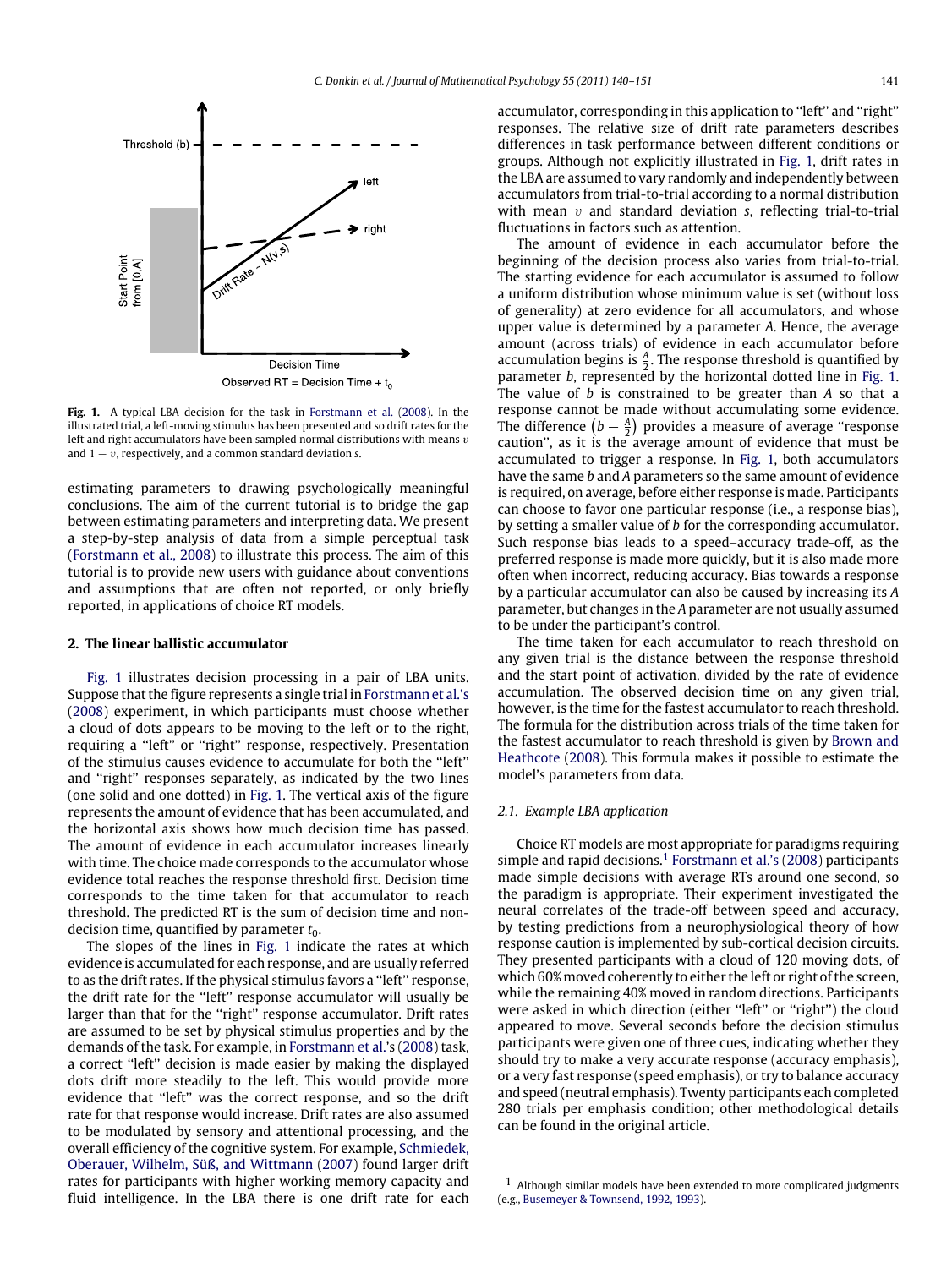The manipulation of response caution had the expected effect. On average, participants were faster under speed emphasis ( $\overline{RT}$  = 429 ms) than under neutral emphasis ( $\overline{RT}$  = 515 ms) or accuracy emphasis ( $\overline{RT}$  = 555 ms). The faster responses came at the cost of lower accuracy: in the speed condition 77% of responses were correct, whereas in the neutral and accuracy conditions 86% and 87% of responses, respectively, were correct. This data pattern – trading accuracy for speed – is consistent with the effects of manipulating response caution in a choice response model (i.e., moving the response threshold higher and lower). However, it is also possible that participants were doing something more complicated. For example, non-decision processes  $(t_0)$  might also have been faster under speed emphasis, or the quality of information (drift rate,  $v$ ) might have been greater under accuracy emphasis. [Forstmann](#page-10-4) [et al.](#page-10-4) [\(2008\)](#page-10-4) examined these possibilities by comparing the fit of the LBA model using a range of different parameter constraints. This analysis allowed them to infer which cognitive processes were influenced by the experimental manipulation. In the next section we address in detail the problem of selecting the best set of parameter constraints. First, however, we briefly review parameter estimation for choice RT models and some other assumed knowledge.

### **3. Fitting the model**

### *3.1. Parameter estimation*

A choice RT model, like any quantitative theory, is defined by numerical parameters, and changing these parameters changes the model's predictions about RT and accuracy. For example, increasing the response threshold parameter increases accuracy and both slows and increases the variability of predicted RTs. Increasing the drift rate also increases accuracy, but it has the opposite effect on RT, reducing both its mean and variability. Nondecision time affects mean RT, but has no effect on RT variability or on accuracy.

The initial aim of fitting a model is to find parameter values which yield model predictions that adequately match the observed data. The degree of match is quantified by an objective function, which takes into account both decision accuracy and the distribution of RTs for each type of response. Automated search algorithms are used to find the best-fitting parameter values – those that optimize the objective function – given a particular set of parameter constraints.

There is a vast amount of literature, including several tutorials, dealing with the choice of objective function and optimization algorithm (e.g., [Heathcote,](#page-10-17) [Brown,&](#page-10-17) [Mewhort,](#page-10-17) [2002;](#page-10-17) [Myung,](#page-10-13) [2003;](#page-10-13) [Ratcliff](#page-10-18) [&](#page-10-18) [Tuerlinckx,](#page-10-18) [2002;](#page-10-18) [Van](#page-11-8) [Zandt,](#page-11-8) [2000\)](#page-11-8). For the purpose of this tutorial we assume that the reader has a reasonable grasp of the issues associated with parameter estimation. Our starting assumption is that the reader is capable of finding the bestfitting values of a set of parameters, defined by a particular set of parametric constraints. The [Appendix](#page-7-0) contains a general review of issues related to fitting and parameter estimation for choice RT models, with a particular emphasis on the model and fitting methods used here. Readers less familiar with the LBA model might also benefit from reviewing the software and methods described by [Donkin](#page-10-11) [et al.](#page-10-11) [\(2009\)](#page-10-11).

The purpose of this tutorial is to go beyond finding the best *estimates* for free parameters by describing how to find the best *set* of free parameters to estimate. This issue is critical since choice RT models are often used to draw inferences about which cognitive processes are influenced by experimental manipulations. These conclusions are drawn by determining which parameters of the model systematically vary across a set of conditions produced by experimental manipulations. In most applications of choice RT models, the authors present only the best parameterization of a model—the smallest set of parameters needed to vary across experimental conditions in order to account for the data. Little discussion, however, is generally given to the many assumptions and decisions which yield these parameters. The aim of this tutorial is to go step-by-step through the process of identifying a best set of parameters. To illustrate, we analyze [Forstmann](#page-10-4) [et](#page-10-4) [al.'s](#page-10-4) [\(2008\)](#page-10-4) data, discussing many of the issues regarding the selection of which parameters *can* and *should* change across experimental conditions.

#### *3.2. Which parameters change across conditions?*

[Forstmann](#page-10-4) [et](#page-10-4) [al.'s](#page-10-4) [\(2008\)](#page-10-4) experiment had three emphasis conditions (speed, neutral and accuracy), and in each of these conditions there were two types of stimuli (coherent motion to the left or to the right). One of the central tasks of cognitive modeling for these data is to investigate which aspects of cognitive processing were influenced by the experimental factors. In model terms, we want to know which parameters changed across each condition.

#### *3.2.1. A priori assumptions*

To begin, we first decide which parameters potentially *could* change. The LBA model has five parameters that determine behavior in any condition  $(b, A, s, t_0, v)$ . When there are two choices there are two accumulators, one for each decision (e.g., one corresponding to the response ''left'' and one to the response "right"). This means that there could be up to 10 parameters that vary for each particular combination of stimulus and emphasis conditions, for a total of 60 parameters. Fortunately, this type of freedom, though possible, is not usually required, because sensible *a priori* constraints can be placed on parameters across conditions. We elaborate these constraints by considering three factors in succession: "left" vs. "right" responses; left-moving vs. rightmoving stimuli; and decision caution conditions (speed, neutral or accuracy emphasis).

The two possible responses (''left'' and ''right'', corresponding to the two accumulators) should share many parameters. Usually,  $t_0$  can be fixed at the same value for both because, for example, in most cases it is reasonable to assume that the time to execute each response is the same. This assumption is plausible for the present data, but may break down in unusual paradigms, such as when one response is harder to produce than another. In contrast, the evidence threshold parameter (*b*) and the starting point distribution parameter (*A*) might reasonably vary between responses—because participants might be biased toward one response over the other. For example, if participants are biased to respond ''left'' rather than ''right'', this can be reflected in a smaller value of *b* and/or a larger value of *A* for the ''left'' accumulator than the ''right'' accumulator.

Response biases may or may not occur, depending on individual differences between participants. However, when choice accuracy is above chance, every participant ought to demonstrate a difference in drift rates between ''left'' and ''right'' accumulators as a function of which response is correct for a given stimulus. For example, on trials where the stimulus drifts to the right, the mean drift rate should be higher for the accumulator corresponding to the "right" response than for the "left" response. Often, greater simplification can be obtained by fixing the mean drift rate for the incorrect response at one minus the mean drift rate for the correct response. This restriction has commonly been applied because it also satisfies a scaling property applying to all choice RT models, which requires at least one parameter to be fixed in order to obtain unique estimates of the remaining parameters. However, applying this restriction to drift rates across *all* conditions provides greater constraint than necessary to satisfy the scaling property, and can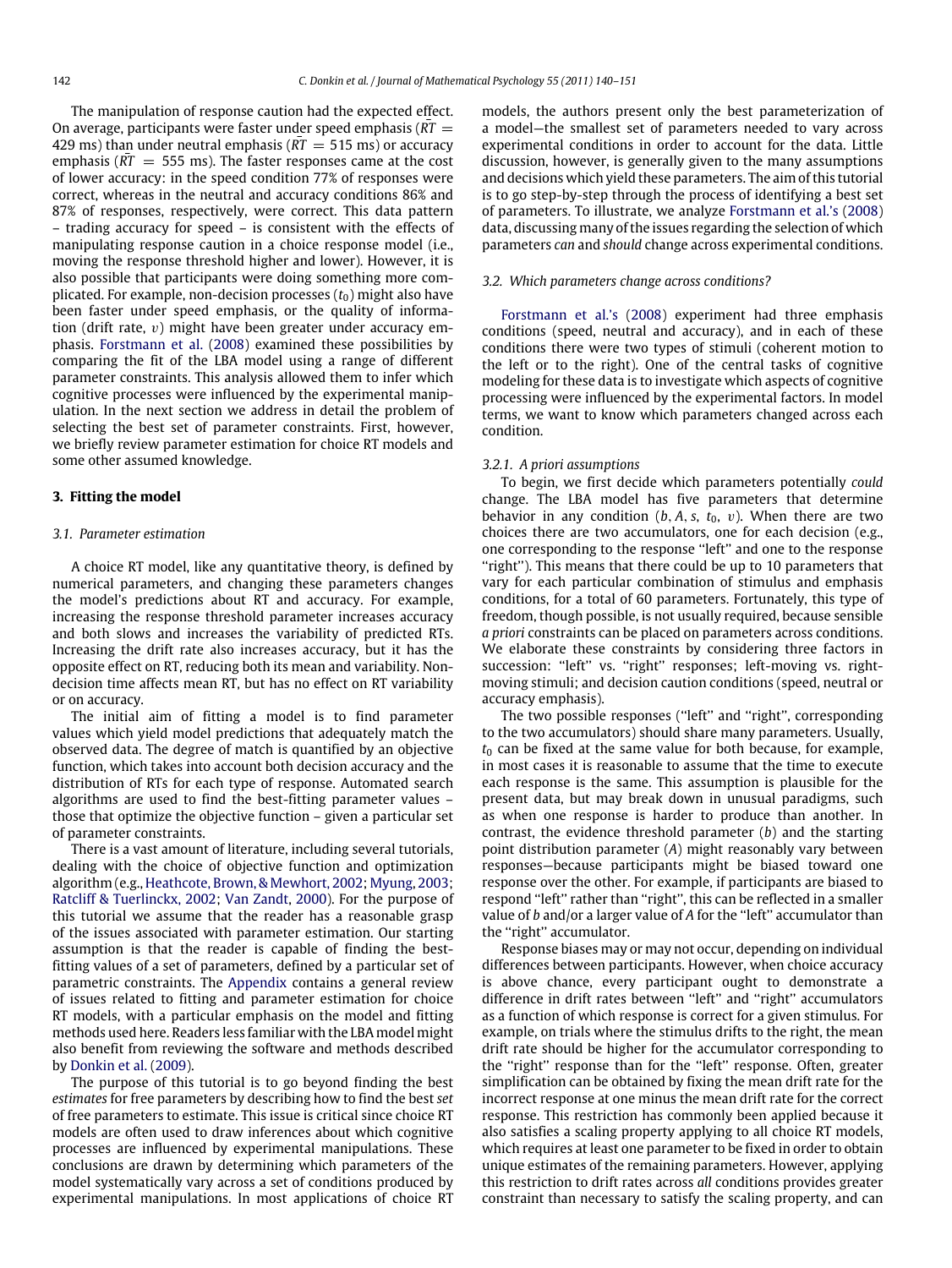<span id="page-3-1"></span>

**Fig. 2.** Parameter estimates averaged over participants across emphasis conditions, responses and stimuli. Error bars are  $\pm 1$  standard error.

result in poor fits. We advise careful consideration about whether this restriction is justifiable on theoretical grounds, before applying it (for further discussion see [Donkin,](#page-10-19) [Brown,](#page-10-19) [&](#page-10-19) [Heathcote,](#page-10-19) [2009\)](#page-10-19).<sup>[2](#page-3-0)</sup>

Finally, though it is possible that between-trial variability in the drift rate, *s*, can differ across responses, it has been fixed to the same value in all applications of the LBA to date, and the same is true, to our knowledge, of analogous parameters in other evidence accumulation models. We follow this convention here, but note that this is an additional, and untested, assumption.

In summary, the only parameters that we allow to take on different values for ''left'' than ''right'' response options are *b* and *A*. We will further assume that  $v$  is constrained to sum to one across "left" and "right" response accumulators within any condition. This is a reasonable assumption for [Forstmann](#page-10-4) [et al.'](#page-10-4)s [\(2008\)](#page-10-4) experiment, corresponding to the idea that increased evidence for one response (e.g., more dots moving left) necessarily implies decreased evidence for the other response (e.g., fewer dots moving right).

Next, consider which parameters could vary between left- and right-moving stimuli. In [Forstmann](#page-10-4) [et al.'](#page-10-4)s [\(2008\)](#page-10-4) experiment, leftand right-moving stimuli were randomly ordered over trials. It is typically assumed that changing response threshold settings is a relatively slow process, so threshold parameters (*b* and *A*) do not depend on the stimulus presented for the current decision [\(Ratcliff,](#page-10-6) [1978\)](#page-10-6). The general version of this principle is that *b* and *A* are kept fixed across conditions whenever the participant is unable to predict which of those conditions will occur next. Since the other parameters  $(v, s \text{ and } t_0)$  are assumed to be influenced by stimulus properties, they should be free to vary across stimulus types. For example, left-moving stimuli might provide more salient motion cues than right-moving stimuli, which should be reflected in a higher left-moving stimulus drift rate.

Finally, consider which parameters might vary between speed, neutral and accuracy emphasis conditions. Following convention, between-trial variability in drift rate (*s*) is usually fixed across experimental conditions, particularly those not stimulus-based although this assumption is not strictly necessary. All other parameters  $(b, A, v$  and  $t_0$ ) could feasibly be influenced by response emphasis. Indeed, this was the central question for [Forstmann](#page-10-4) [et al.'](#page-10-4)s [\(2008\)](#page-10-4) data analysis—which cognitive processes (i.e., parameters) were influenced by the response caution manipulation?

Together, this relatively liberal set of constraints, based on conventions and theoretical plausibility, reduces the number of free parameters from 60 to 26. To keep notation compact, we subscript parameters differing between left-moving and rightmoving stimuli with "left" and "right", and use "*L*" and "*R*" subscripts to indicate parameters corresponding to evidence accumulators for ''left'' and ''right'' responses. With this notation, the 26 free parameters are: *s*left, *s*right and three sets of *bL*, *bR*, *AL*, *AR*,  $v_{\text{left}}$ ,  $v_{\text{right}}$ ,  $t_{0_{\text{left}}}$  and  $t_{0_{\text{right}}}$ , one for each emphasis condition.

## *3.2.2. Which parameters need to change to fit the data?*

We next assess which of the 26 free parameters are actually needed to fit the data. There are two ways this has been approached in the literature. The first is to fit the model to each participant's data with all 26 free parameters, and then examine how parameter estimates differ across conditions. To demonstrate this approach, we fit each individual's data from [Forstmann](#page-10-4) [et al.'](#page-10-4)s [\(2008\)](#page-10-4) experiment using maximum likelihood estimation (MLE) and a SIMPLEX search algorithm (see the [Appendix](#page-7-0) for computational details). As discussed in the [Appendix,](#page-7-0) obtaining good parameter estimates for such a complex model (26 free parameters) is not easy—a drawback of this first approach.

[Fig. 2](#page-3-1) suggests some general ideas about which parameters need to vary across conditions. For example, on average both the drift rate (v) and its standard deviation across trials (*s*) were larger for left-moving than right-moving stimuli. However, the much smaller corresponding difference (relative to the standard error bars) in the non-decision time plot suggests that  $t_0$  probably did not change between stimulus types. Similarly, the evidence threshold (*b*) and start point variability (*A*) parameters did not change much between ''left'' and ''right'' responses. These two parameters, however, changed substantially between the three response caution conditions (left to right across the plots). In

<span id="page-3-0"></span><sup>2</sup> An even greater restriction is often applied: the mean drift rate for correct responses is constrained to be less than one. This ensures that the mean drift rate for incorrect responses is greater than zero, but again the appropriateness of this further restriction must be examined.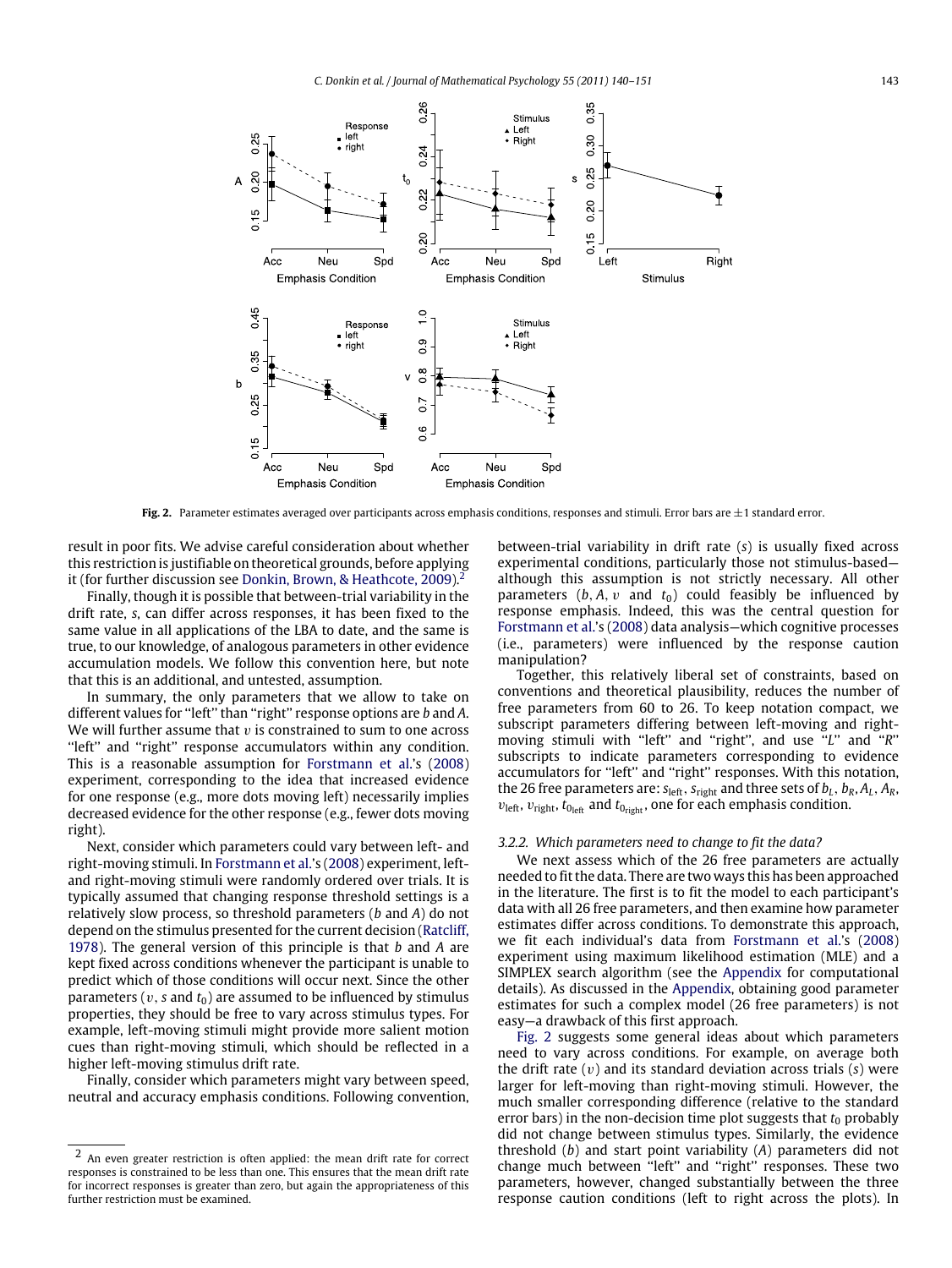contrast, non-decision time and drift rate showed much smaller changes between emphasis conditions.

Differences between average parameter estimates can be tested for statistical reliability using a repeated measures analysis of variance (ANOVA). The results of these tests help to decide which parameters were affected by which manipulations. However, such tests bear only on the question of whether the population means for the parameters vary between conditions. It is possible that there is no difference in population means between conditions and yet each individual differs systematically between conditions in a way that cancels out on average. In this case fixing parameters to be the same over conditions in all individual participant fits may distort the selection of the best set of parameter constraints (i.e., model selection). A full solution to this dilemma requires a ''random effects'' approach, which produces explicit estimates of population means and variability for each parameter type by fitting the model to all data from a group of participants simultaneously [\(Averell](#page-10-20) [&](#page-10-20) [Heathcote,](#page-10-20) [in press;](#page-10-20) [Lee,](#page-10-21) [in press;](#page-10-21) [Morey,](#page-10-22) [in press;](#page-10-22) [Pratte](#page-10-23) [&](#page-10-23) [Rouder,](#page-10-23) [in press\)](#page-10-23). [Vandekerckhove,](#page-11-9) [Tuerlinckx,](#page-11-9) [and](#page-11-9) [Lee](#page-11-9) [\(in press\)](#page-11-9) develop this approach for Ratcliff's diffusion and we are presently doing the same for the LBA (see [Donkin](#page-10-11) [et al.,](#page-10-11) [2009\)](#page-10-11). However, random effects models impose a greater computational burden, and so in this tutorial we focus on methods based on fitting each participant's data separately.

Given the limitations of this initial individual participant freefitting method, we recommend it to be augmented with a second method based on sequential model building. This method also uses individual analysis, but it is still sensitive to the need to allow for individual differences. The key to this approach is to fit many different versions of the model, beginning with the simplest version (identical parameters for all conditions; only five free parameters in our example) and ending with the most complex (with 26 free parameters in our example). This approach can be computationally demanding because there might be very many intermediate models to analyze. The intermediate models are formed by considering all factorial combinations of parameter constraints. For example, after estimating the simplest model, one might next estimate a model where drift rate was free to vary between left-moving and right-moving stimuli. After that, both of those first two models would be used to start parameter searches for even more complex models, perhaps with the boundary separation parameter free to vary across speed/accuracy emphasis conditions. This process continues through to the most complex model.

After estimating the parameters of all the intermediate models, one model is selected that best satisfies the trade-off between simplicity and goodness-of-fit. When each intermediate model is nested within a more complex version, as is assumed here, each model's goodness-of-fit must necessarily improve with the number of estimated parameters. However, when the improvement is small it may be due to ''over-fitting'', where the extra parameters serve only to account for unsystematic variation in the data. Such over-fitting is undesirable because it leads to a model that predicts new data poorly, and may produce theoretically misleading patterns of parameter estimates (for additional details see the following special issues on model selection: [Myung,](#page-10-24) [Forster,](#page-10-24) [&](#page-10-24) [Browne,](#page-10-24) [2000;](#page-10-24) [Wagenmakers](#page-11-10) [&](#page-11-10) [Waldorp,](#page-11-10) [2006\)](#page-11-10).

One method of identifying over-fitting is to choose the model with the smallest AIC (Akaike Information Criterion, [Akaike,](#page-10-25) [1974\)](#page-10-25) or BIC (the Bayesian Information Criterion, [Schwarz,](#page-10-26) [1978\)](#page-10-26). Parameter estimation using maximum likelihood is most appropriate for this purpose as both information criteria are calculated by adding a penalty to minus twice the log-likelihood of the model. The penalty quantifies model complexity based on the number of estimated model parameters,  $k$  (2 $k$  for AIC and  $log(N) \times k$ for BIC, where *N* is the number of data points).

We use BIC in our application, as the AIC prefers overly complex models in large samples, although we acknowledge that this preference is debatable. Both methods are limited because they do not take account of differences in functional form complexity [\(Pitt](#page-10-27) [&](#page-10-27) [Myung,](#page-10-27) [2002\)](#page-10-27) between models: that is, both statistics treat all parameters equally in terms of model complexity, but this may not be true. For example, even when two models have the same number of parameters one model may have more flexibility in fitting data due to differences in the way that the models restrict interactions amongst parameters. Model selection methods that address this issue, such as the Deviance Information Criterion (DIC, [Spiegelhalter,](#page-10-28) [Best,](#page-10-28) [Carlin,](#page-10-28) [&](#page-10-28) [van](#page-10-28) [der](#page-10-28) [Linde,](#page-10-28) [2002\)](#page-10-28) require Bayesian estimation, which we do not address here (see [Donkin](#page-10-11) [et al.,](#page-10-11) [2009,](#page-10-11) for details of Bayesian LBA estimation).

The ideal data driven version of this second, nested model, approach requires fitting of all factorial combinations of restrictions on the 26 parameters. However, that is not always feasible because it can require estimating parameters for many thousands of models. If the computational load is too great, one can make an initial simplification by fixing parameters whenever the free estimates (from [Fig. 2\)](#page-3-1) strongly suggest that those parameters do not change across conditions. For example, non-decision time does not appear to be influenced much by either different stimulus or emphasis conditions, suggesting that just one  $t_0$  estimate will do for all six conditions. Similarly, response threshold and start point variability appear not to vary across emphasis conditions but not across responses. Based on these observations we can narrow down the options to constrain the most complicated model to one with 15 free parameters:  $b$ ,  $A$ ,  $v_{\text{left}}$  and  $v_{\text{right}}$  varying across the three emphasis conditions,  $s_{\text{right}}$  and  $s_{\text{left}}$ , and  $t_0$  fixed across all conditions. It is important at this point to remember the limitations, discussed above, of making inferences about the population parameters based on average parameter estimates from the minimally constrained model. These limitations mean that the shortcut method we used to move from the 26-parameter model to the 15-parameter model should only be employed when the computational burden associated with exhaustively estimating the intermediate models is too great.

We also note that the interpretation of [Fig. 2](#page-3-1) and the subsequent choices about which parameters should be fixed have a subjective element. For example, we chose to fix *A* across responses but let it vary across emphasis conditions.<sup>[3](#page-4-0)</sup> It is certainly arguable from the upper left plot in [Fig. 2](#page-3-1) that other ways of constraining the *A* parameter are plausible. A more formal method would be to perform ANOVA on the parameter estimates, but we are cautious about recommending the blind application of this approach given its inherent limitations in terms of providing positive evidence in favor of a null difference. Instead, when it is not clear whether a parameter might vary across conditions, it is best to use the methods outlined in the next section to further investigate.

## *3.3. Model selection example*

The 15 free parameters that may account for our data are generated from five ways that parameters vary across experimental conditions; *b*, *A*, and v vary over emphasis condition, and v and *s* also vary across left- vs. right-moving stimuli. We will call these variations the five ''features'' of the model. One way to determine which features are required by the data is to fit all 32 possible combinations of models made up of these features, i.e. one model with all five features, the five models with four features, the

<span id="page-4-0"></span><sup>3</sup> Further investigation not reported here, using the methods outlined below, confirmed that *A* should be fixed across responses.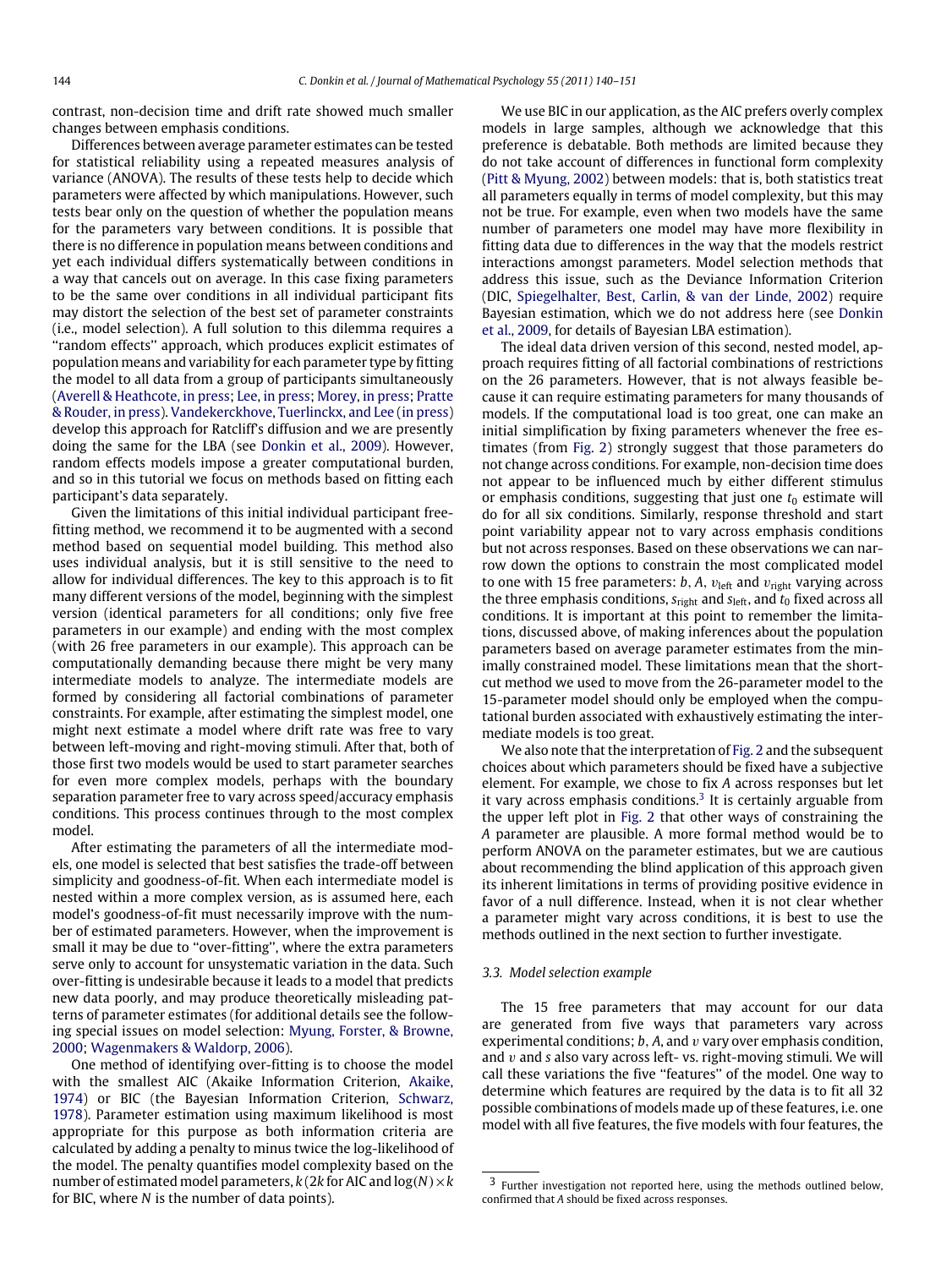<span id="page-5-1"></span>**Table 1**

The most complex, and the BIC-best model: which parameters varied across responses, stimuli, and emphasis conditions; also the number of parameters (*k*), and total BIC.

| Model             | Factor                   |         |                          |          |   |        |     | $\Sigma$ BIC |
|-------------------|--------------------------|---------|--------------------------|----------|---|--------|-----|--------------|
|                   | Responses                | Stimuli |                          | Emphasis |   |        |     |              |
| Most complex      | $\overline{\phantom{m}}$ |         | <sup>c</sup>             | h        | A | $\eta$ | 15. | $-15226$     |
| Best intermediate | $\overline{a}$           |         | $\overline{\phantom{0}}$ |          |   |        |     | $-15653$     |

10 models with three features, etc., and select the best model using BIC values. This method is by far the most comprehensive, and indeed could be extended to all nine parameter variation features that were earlier deemed plausible. Such an approach using all nine features would require 512 models to be fit separately to each participant's data. [Forstmann](#page-10-4) [et al.'](#page-10-4)s [\(2008\)](#page-10-4) model selection analysis was based on an exhaustive evaluation of set of models of this size, although with slightly different features.<sup>[4](#page-5-0)</sup> It is a matter of judgment for the individual researcher to balance the computational burden of exhaustive search using all features against the subjectivity of identifying short-cuts to reduce the number of features.

We estimated the parameters for all 32 possible combinations of models made up of the five features. Models were fit individually to each of the 20 participants, and for each participant a set of parameters and a corresponding BIC were obtained. We use BIC summed over participants, which we will call ''total BIC'', to describe group-level results. The results of the total BIC analysis for the most complex model and for the intermediate model which yielded the smallest total BIC value are reported in [Table 1.](#page-5-1) The most complex model, with all five features, has a much larger BIC value ( $-15226$ ) than the best intermediate model ( $-15653$ ) indicating that this intermediate model provides a much better compromise between goodness-of-fit and model complexity.[5](#page-5-2) The best intermediate model has only two features, and eight parameters. Averaged across participants, those parameters were:  $v_{\text{left}}$  = 0.72 s<sup>-1</sup> and  $v_{\text{right}}$  = 0.67 s<sup>-1</sup>,  $b_{\text{acc}}$  = 0.29,  $b_{\text{neu}}$  =  $0.27, b_{\text{speed}} = 0.17, s = 0.22 s^{-1}, A = 0.15 \text{ and } t_0 = 0.11 \text{ s}.$ 

The drift rate estimates for the eight-parameter model suggest that the participants studied by [Forstmann](#page-10-4) [et al.](#page-10-4) [\(2008\)](#page-10-4) were able to extract information from left-moving stimuli around 8% faster than for right-moving stimuli. The eight-parameter model also implies that the response caution manipulation affected only one cognitive process: the amount of evidence required before responding. Relative to the neutral condition, participants set evidence thresholds 7% higher under accuracy emphasis and 37% lower under speed emphasis. Note that the final model chosen in the present analysis is very similar to that selected in the original paper, except that the model selected here equated betweentrial drift rate variability for left- and right-moving stimuli (this possibility was not examined in the original analysis). Our results are thus consistent with the major conclusion of the original paper, that the emphasis instructions selectively affect the response threshold.

## **4. Evaluating and presenting model fit**

Another important model selection criterion is the descriptive adequacy of the model, which can assessed graphically. A model is inadequate if it fails to describe theoretically important patterns in the data. Similarly, if the parameter estimates vary across conditions in ways that make no psychological sense, the model is suspect in terms of its theoretical adequacy. The average parameter estimates for the best intermediate model given in the last section appear to be adequate on the latter grounds, as did the corresponding parameter estimates for all individuals. In this section we describe how to graphically check model adequacy.

The match between model and data should be assessed for each individual participant. However, the final communication of results almost always requires a summary of the grouped data. Such averages can fail to represent the individual participants, depending on how they are constructed. As an extreme example, suppose that an experiment had just two participants, one who responded very quickly and another who responded very slowly. In this case, an ''average'' histogram formed by pooling participant data could be bimodal, and so not be representative of either individual.[6](#page-5-3) Because of this issue it is often better to first calculate statistics which summarize the RT distribution and then average those. Regardless of the method used, one should always check how well averaged data matches the individual participants.

The agreement between model and data is usually assessed by plotting together predicted and observed statistics that summarize RT distributions and response probabilities. Histograms depicting the observed RT distribution are often overlaid with the predicted probability density function (PDF) from the model, to assess model fit. Such plots are simple to interpret, but do not always highlight the shortcomings of the model. Cumulative probability plots (e.g. [Forstmann](#page-10-4) [et al.,](#page-10-4) [2008\)](#page-10-4), or quantile probability (QP) plots (e.g. [Ratcliff](#page-10-30) [&](#page-10-30) [Smith,](#page-10-30) [2004\)](#page-10-30), are more complicated to produce and read, but can better illustrate differences between the model and data. Group QP or cumulative probability plots, which are obtained by averaging quantiles for each individual, also have the advantage that they tend to be more representative of individual results (e.g., such averages do not suffer from the bimodality problem that can occur with histograms). To represent the model predictions using group plots, one calculates the model's predicted quantiles for each individual and averages these together in the same way as the data. This means that we apply the same averaging process to create summary information for model predictions as for the data, and so both summaries are equally subject to any distorting effects of averaging.

[Fig. 3](#page-6-0) summarizes [Forstmann](#page-10-4) [et al.'](#page-10-4)s [\(2008\)](#page-10-4) data and the corresponding LBA model fits using group QP plots. QP plots are an efficient way of displaying the important information from a set of choice RT data—the horizontal axis displays response probability (accuracy) information and the vertical axis displays information about the RT distribution. There are six QP plots in [Fig. 3,](#page-6-0) with each plot representing average results from a single experimental condition. Each plot contains two sets of vertically aligned points, illustrating the RT distributions for correct and incorrect responses from one experimental condition. The horizontal position of a set of vertically aligned points represents the proportion of responses making up that RT distribution. For example, in the top left panel of [Fig. 3](#page-6-0) the observed quantiles (solid squares) sit above 0.89 on the horizontal axis, indicating that on average 89% of responses were correct in that condition (left-moving stimuli under accuracy emphasis). Note also that this implies that 11% (i.e., 100%–89%) of responses were incorrect. Hence, the quantiles for these errors are displayed at 0.11 on the horizontal axis. In general, points to the left and right of 0.5 on a QP plot indicate incorrect and correct

<span id="page-5-0"></span><sup>4</sup> Sequential model selection techniques, such as the forward, backward and stepwise methods commonly used in linear regression model selection, provide an alternative method of reducing computational cost. Such techniques could be applied to selection amongst choice RT models, either based on likelihood ratio tests, or based on BIC [\(Hoeting,](#page-10-29) [Madigan,](#page-10-29) [Raftery,](#page-10-29) [&](#page-10-29) [Volinsky,](#page-10-29) [1999\)](#page-10-29), but as in linear regression they are not guaranteed to find the best model.

<span id="page-5-2"></span><sup>5</sup> See [Wagenmakers](#page-11-11) [and](#page-11-11) [Farrell](#page-11-11) [\(2004\)](#page-11-11) for formal methods of comparing BIC differences that can be employed when results are not so clear cut.

<span id="page-5-3"></span><sup>6</sup> Even though data grouped this way will not necessarily look like any individual's data, a similarly grouped graph of the model predictions still provides a valid assessment of model adequacy.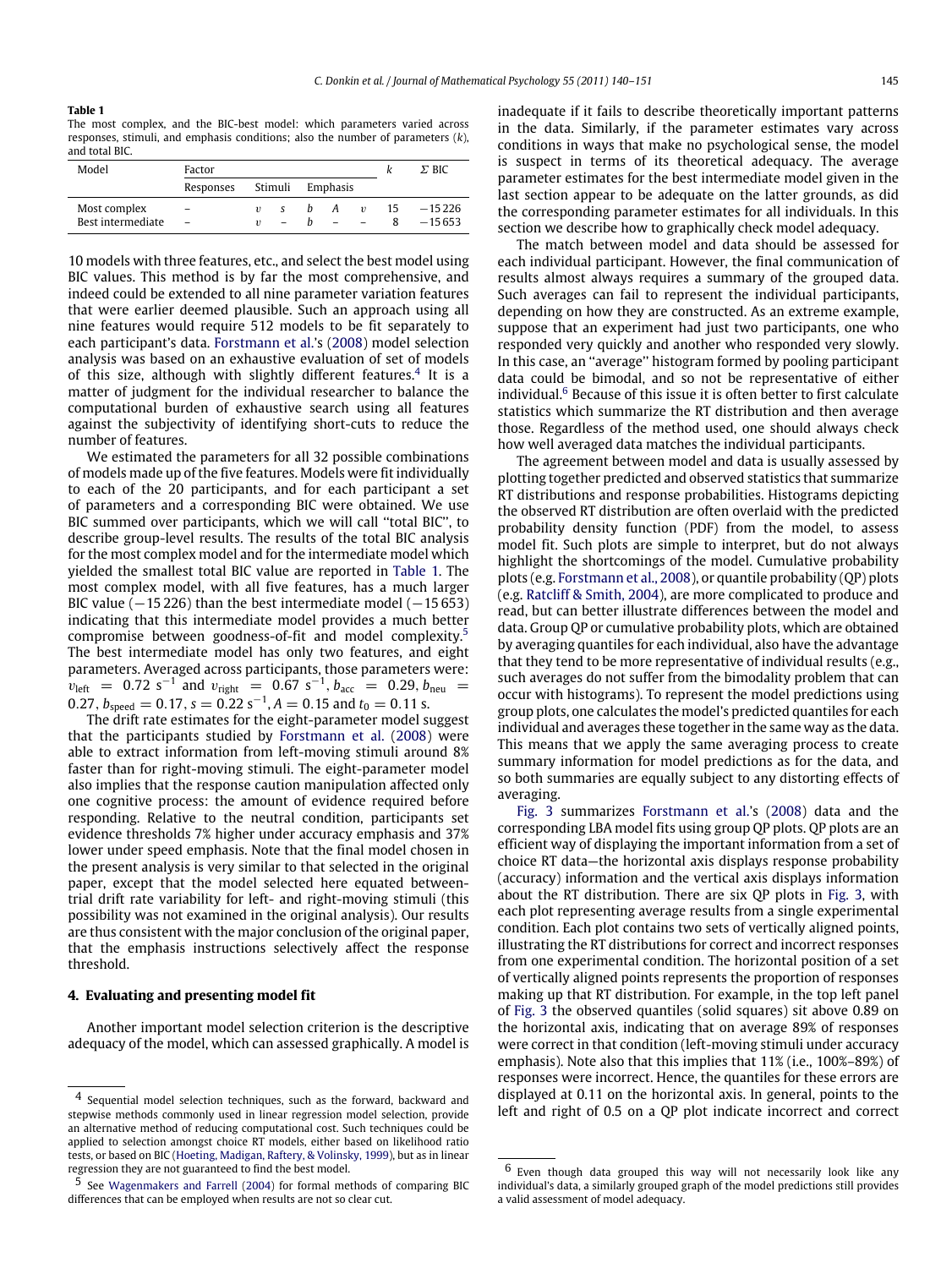<span id="page-6-0"></span>

**Fig. 3.** A quantile probability plot for the data from [Forstmann](#page-10-4) [et al.](#page-10-4) [\(2008\)](#page-10-4). Observed and predicted quantiles are represented by solid and open symbols, respectively. Responses to left-moving and right-moving stimuli are represented in the top and bottom rows, respectively. Accuracy, neutral and speed emphasis conditions are shown in the left, center and right columns, respectively. Error bars show standard errors across participants for both data and model predictions.

responses, respectively. The vertical positions of the points are determined by five quantile estimates (0.1, 0.3, 0.5, 0.7 and 0.9). For example, the 0.1 quantile estimate corresponds to the value below which 10% of the RT values in the distribution fall. Taken together, the five quantile values summarize the RT distribution. For example, the first filled square above 0.89 in the top left panel shows the 0.1 quantile for correct responses in that condition, the next square above this shows the 0.3 quantile, and so on. The unfilled squares provide the same information, but for the distributions predicted by the LBA model rather than for the observed data.

Note that QP plots can be constructed with any desired set of quantiles, such as with deciles or semi-deciles. Using more than five quantile estimates will provide a more detailed description of the RT distributions, but can also make the plots difficult to read. Similarly, results for more than one condition can be given in the same graph. This often works well when the conditions differ sufficiently in accuracy. For example, we could have given results for accuracy and speed conditions in the same panel. In contrast, the neutral and accuracy conditions are quite similar in accuracy, so providing results for these two conditions in the one plot made the QP plot hard to interpret.

[Fig. 3](#page-6-0) reveals the following general patterns: Responses in the speed emphasis conditions (right column of [Fig. 3\)](#page-6-0) are faster, as indicated by their lower position on the vertical axis, than in accuracy and neutral conditions (left and center columns, respectively). Responses for left-moving stimuli (top row) are more accurate than for right-moving stimuli (bottom row). This shows up in the figure because quantiles in the top row sit at more extreme horizontal positions than those in the bottom row. For example, quantiles for left stimuli in the speed condition are positioned at 0.18 and 0.82 on the horizontal axis, while the same quantiles for right stimuli sit above 0.27 and 0.73, indicating more incorrect and fewer correct responses for right-moving than left-moving stimuli. The addition of lines joining corresponding quantiles for correct and incorrect responses in [Fig. 3](#page-6-0) highlights a theoretically important issue, the relative speed of correct and incorrect responses for different emphasis conditions. In these data, incorrect responses are generally faster than correct responses in the speed emphasis condition, but this difference is reversed in the accuracy emphasis condition. The model does a good job of accounting for these patterns. However, the QP plot also reveals shortcomings of the model, with the most evident being a tendency to predict too many incorrect responses for rightmoving stimuli. If this failing were considered to be practically or theoretically important selection of a more complex model that addresses this issue might be warranted.

Producing a QP plot requires calculation of the 0.1, 0.3, 0.5, 0.7, and 0.9 quantiles for observed and predicted RT distributions. Quantile estimates from the observed data can be calculated using functions available in most statistical software (for more details see [Heathcote](#page-10-17) [et al.,](#page-10-17) [2002;](#page-10-17) [Van](#page-11-8) [Zandt,](#page-11-8) [2000\)](#page-11-8). Quantiles were calculated for each individual participant and then averaged together to create the observed quantiles in [Fig. 3.](#page-6-0) Note that it is important to check that the summary information to be presented in a QP plot is representative of individuals. In these data, more than 80% of individual quantile estimates were within 50 ms of their respective average values, suggesting that our averages were representative of individual RT distributions.

Calculating the quantile values predicted by the model is a little more difficult. There are two standard approaches: either using a search algorithm to invert the cumulative distribution function (CDF) of the model, or via simulation. To generate the predictions shown in [Fig. 3](#page-6-0) we used the conceptually simpler, but computationally more expensive, simulation method (see [Appendix](#page-7-0) for details on the search method). To calculate predicted quantiles via simulation we took each individual's best-fitting parameters and used them to sample one million data points in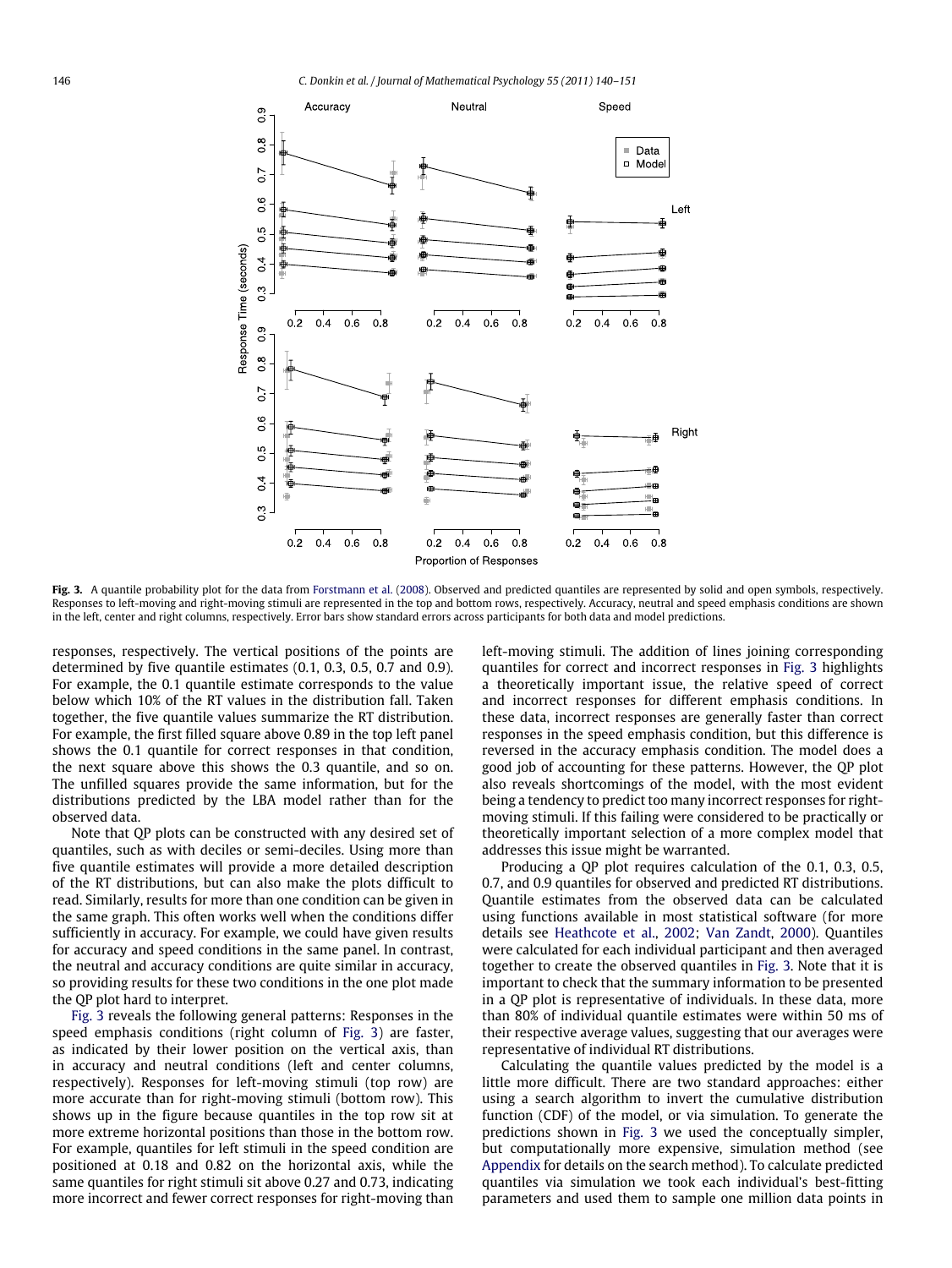each condition. Note that LBA simulation is computationally very cheap (see [Donkin](#page-10-11) [et al.,](#page-10-11) [2009\)](#page-10-11); this is not necessarily the case for other choice RT models (e.g., see [Brown,](#page-10-31) [Ratcliff,](#page-10-31) [&](#page-10-31) [Smith,](#page-10-31) [2006,](#page-10-31) for details of simulating the Ratcliff diffusion model). The simulated data followed the exact same design as the empirical data—i.e., three emphasis conditions and two stimulus conditions, where only drift rate changes over stimulus conditions and only response threshold changes over emphasis conditions. Finally, we calculated quantiles from these simulated data, and averaged across participants in the same way as for the observed data.

Rather than plotting the predicted quantiles averaged over individuals, Ratcliff and colleagues suggest fitting the model to the average observed quantiles to create model predictions for QP plots (e.g., [Ratcliff,](#page-10-32) [2002;](#page-10-32) [Ratcliff](#page-10-2) [et al.,](#page-10-2) [2004\)](#page-10-2). This approach can appear to indicate a better fit than the method we describe here, since model predictions will be based on parameters which optimize that fit. However, one risk with this approach is that the newly estimated parameters may not be representative of the parameters of any individual. For this reason, Ratcliff and colleagues always assess how closely these new parameters match the average individual participant parameters. Further, a quantilebased objective function must be used for estimating parameters from the average observed quantiles; MLE cannot be used (see [Appendix\)](#page-7-0).

## **5. Discussion**

In recent years, the once-difficult process of obtaining the parameters for choice RT models has been made much easier by the provision of software that automates the parameter estimation process. Our aim was to build on these developments by providing advice about, and a detailed example of, the many extra steps involved in moving from simple parameter estimation to a more meaningful analysis. We focused on an application of the LBA model [\(Brown](#page-10-10) [&](#page-10-10) [Heathcote,](#page-10-10) [2008\)](#page-10-10) to data reported by [Forstmann](#page-10-4) [et al.](#page-10-4) [\(2008\)](#page-10-4). We illustrated the canonical problems in such modeling, by first describing how there are – potentially – 60 free parameters even for Forstmann et al.'s quite simple experiment. We then illustrated how this number can be reduced to 26 free parameters in our example by *a priori* considerations. Exploratory analysis of the 26-parameter model identified several parameters that, on average, did not change substantially across experimental conditions. This led to an even simpler model with 15 parameters. Finally, we exhaustively fit 32 versions of the 15-parameter model and selected a final model with 8 free parameters that provided the best trade-off between goodness-of-fit and model complexity.

We also showed how to check the descriptive adequacy of the final model using QP plots. The selected model provided a good fit that captured theoretically important features of the data, and is consistent with [Forstmann](#page-10-4) [et](#page-10-4) [al.'s](#page-10-4) [\(2008\)](#page-10-4) conclusion that a manipulation of response emphasis selectively influenced the amount of evidence required for a decision. The same conclusion has also been made based on applications of the Ratcliff diffusion model to data from similar paradigms (e.g., [Ratcliff](#page-10-33) [&](#page-10-33) [Rouder,](#page-10-33) [1998;](#page-10-33) see [Donkin,](#page-10-34) [Brown,](#page-10-34) [Heathcote,](#page-10-34) [&](#page-10-34) [Wagenmakers,](#page-10-34) [in press](#page-10-34) for a detailed analysis of the relationship between the parameters of these two models).

The model selection process we described relies on fixing some parameters across different conditions. In a between-subjects manipulation, different conditions are populated by different people, meaning that certain parameters would have to be fixed across participants—this requires modeling random effects. Most often for choice RT analyses, this problem is handled by estimating model parameters separately for individual subjects, then using standard null hypothesis significance testing (NHST) to determine which parameters vary across the between-subjects conditions. As an example, imagine that [Forstmann](#page-10-4) [et al.](#page-10-4) [\(2008\)](#page-10-4) had tested both an older and a younger group of participants and thus had an additional between-subject factor. Standard practice would be to fit each individual from both the younger and older groups with the model we previously selected, giving observed distributions of each parameter for younger and older participants. NHST inferential tests could then be used to determine whether the average of certain parameters differ between younger and older groups. For example, an independent sample *t*-test could be used to determine whether the average non-decision time parameter is different for older and younger participants. This approach has been used to identify the effects of aging on decision processes (e.g., [Ratcliff,](#page-10-35) [Thapar,](#page-10-35) [Gomez,](#page-10-35) [&](#page-10-35) [McKoon,](#page-10-35) [2004;](#page-10-35) [Ratcliff,](#page-10-36) [Thapar,](#page-10-36) [&](#page-10-36) [McKoon,](#page-10-36) [2007\)](#page-10-36).

The method of using NHST to determine differences between subjects carries with it all of the usual drawbacks. These may be particularly problematic for the application of choice RT models because the typical question is whether some parameter does *not* change across conditions. For example, Ratcliff and colleagues often find that old and young participants do not differ significantly in their drift rate parameters. It is difficult to know if this lack of significance is due to power or whether drift rate is truly equal for old and young participants. Bayesian hypothesis tests such as the Savage–Dickey test [\(Wagenmakers,](#page-11-12) [Lodewyckx,](#page-11-12) [Kuriyal,](#page-11-12) [&](#page-11-12) [Grasman,](#page-11-12) [2010\)](#page-11-12) allow for direct assessment of the truth of the null hypothesis but require the posterior distribution of model parameters. [Donkin](#page-10-11) [et al.](#page-10-11) [\(2009\)](#page-10-11) and [Vandekerckhove](#page-11-9) [et al.](#page-11-9) [\(in press\)](#page-11-9) offer software for producing these distributions, but at present the approach is limited by its computational cost.

Random effects modeling, in which parametric distributions are used to describe subject-level parameters, provides another way to investigate differences across both between-subject conditions. For example, hyper-parameters describing the distribution of individual parameter estimates within younger and older groups can be estimated and compared. However, most researchers still use the approaches presented in this tutorial because they are many orders of magnitude faster than Bayesian Markov chain Monte Carlo methods typically required for random effects estimation. Further, we believe that it is prudent to preface random effects modeling with individual fitting. For example, [Pinheiro](#page-10-37) [and](#page-10-37) [Bates](#page-10-37) [\(2000\)](#page-10-37) recommend 'An ''inside-out'' model building approach . . . starting with individual fits . . . to decide on the random effects structure' (p. 133). Consequently, we expect the individual analysis approach of this tutorial to remain relevant. Further, the central issue that this tutorial has addressed – choosing a set of model constraints from among many possible sets – applies equally to all approaches.

## <span id="page-7-0"></span>**Appendix. Additional details**

### *A.1. The objective function*

A widely used objective function is the likelihood of a model with parameters θ given data **x** : *L*(θ|**x**). Finding parameter estimates by optimizing this objective function is called maximum likelihood estimation (MLE, see [Myung,](#page-10-13) [2003,](#page-10-13) for a tutorial on MLE methods). For given parameters, a choice RT model defines a joint density over response (i.e., the choice) and the response time. This density function is used to define the likelihood function, so that MLE naturally takes into account both accuracy and RT information (see [Brown](#page-10-10) [&](#page-10-10) [Heathcote,](#page-10-10) [2008,](#page-10-10) for details of the LBA model's density functions).

MLE is a default choice in many areas of statistics because it is unbiased for large samples, and because no other method is more efficient, as long as certain regularity conditions on the model are satisfied. However, choice RT models do not usually satisfy these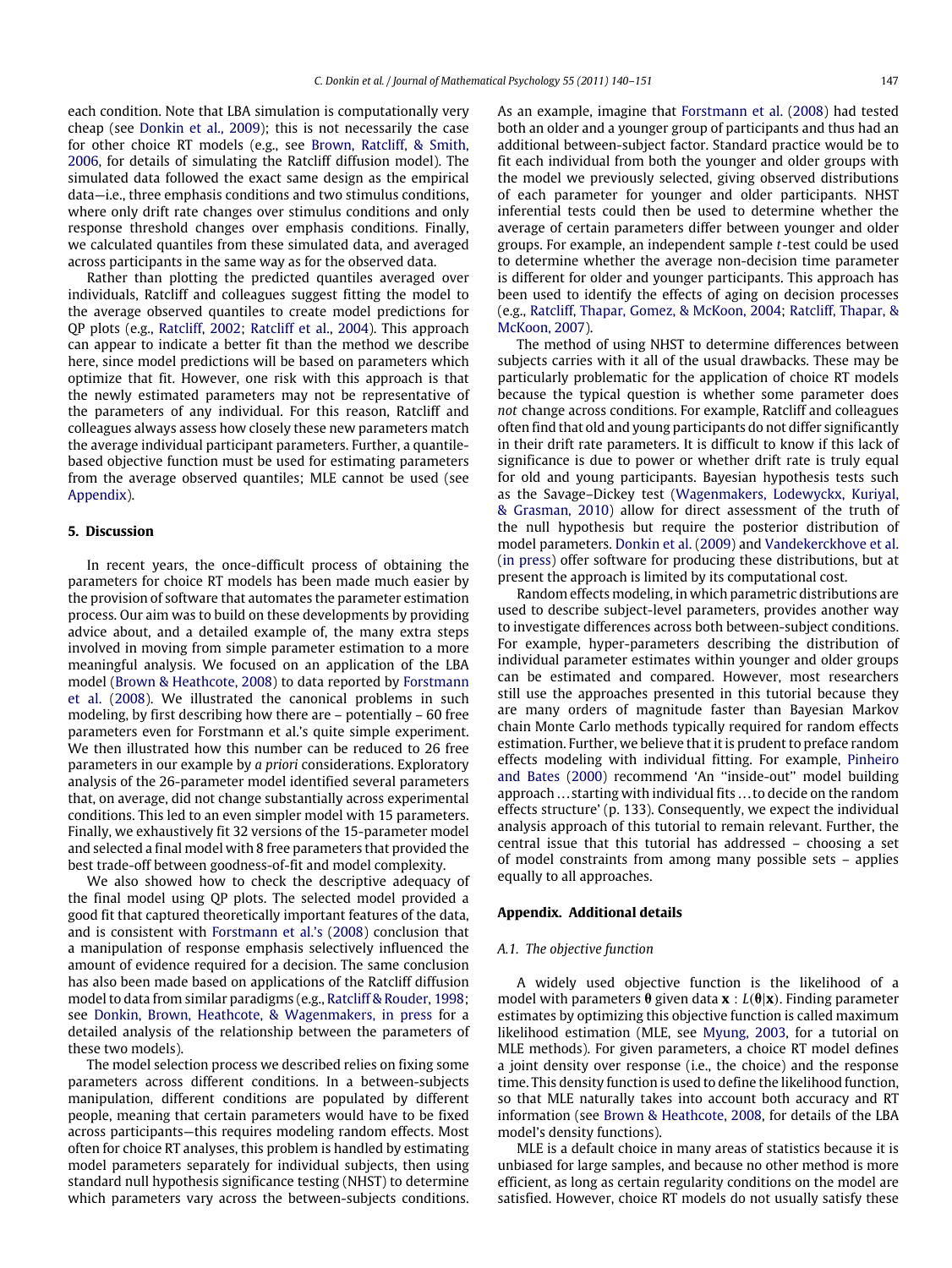conditions because they predict distributions whose support is determined by an estimated parameter,  $t_0$  [\(Heathcote,](#page-10-38) [Brown,](#page-10-38) [&](#page-10-38) [Cousineau,](#page-10-38) [2004\)](#page-10-38). This can cause maximum likelihood methods to spuriously estimate  $t_0$  as equal to the minimum RT in a data sample, with concomitant mis-estimation of the other parameters. Although it is important to be aware of this problem, it can usually be avoided by censoring implausibly fast RT data (e.g., responses faster than 200 ms, which are likely the result of anticipation). Slow outliers, due to processes such as distraction, are more problematic as they are harder to detect than fast outliers. [Heathcote](#page-10-17) [et al.](#page-10-17) [\(2002\)](#page-10-17) showed that – even when estimating simple and regular RT models – an estimation method based on data quantiles (quantile maximum probability estimation, QMPE; see also [Heathcote](#page-10-39) [&](#page-10-39) [Brown,](#page-10-39) [2004\)](#page-10-39) could be more efficient and less biased than MLE in small samples.

Appropriately selected quantiles can summarize an RT distribution, and more quantiles lead to a more accurate summary. There are several objective functions that use quantiles to summarize the observed RT distributions, and compare these against model predictions. Besides QMPE, these functions include the Kolmogorov–Smirnov statistic [\(Voss,](#page-11-13) [Rothermund,](#page-11-13) [&](#page-11-13) [Voss,](#page-11-13) [2004;](#page-11-13) [Voss](#page-11-14) [&](#page-11-14) [Voss,](#page-11-14) [2007\)](#page-11-14),  $\chi^2$  [\(Ratcliff,](#page-10-32) [2002\)](#page-10-32), and weighted least squares error [\(Ratcliff](#page-10-18) [&](#page-10-18) [Tuerlinckx,](#page-10-18) [2002\)](#page-10-18). In computational terms, the quantilebased objective functions require evaluation of the model's cumulative distribution function (CDF); this is different from MLE which requires evaluation of the model's PDF. The difference means that quantile-based methods are especially useful for models that have easy-to-use algorithms to calculate their CDF, but not PDF (such as Ratcliff's diffusion model).

With the exception of the Kolmogorov–Smirnov based approach, choice RT modelers have mostly used a coarse set of five quantiles: 0.1, 0.3, 0.5, 0.7, and 0.9 [\(Ratcliff](#page-10-18) [&](#page-10-18) [Tuerlinckx,](#page-10-18) [2002\)](#page-10-18), which we will describe as the ''standard'' quantile set. Summarizing the observed RT distributions with such a coarse set has the advantage that fitting is only weakly influenced by fast and slow outliers. For example, even if 2% of the data were from a fastguessing contaminant process, these would all fall below the 10% quantile estimate, which would thus be only mildly affected. Note, however, that there is no necessity for a coarse set of quantiles between the smallest and largest values to gain this advantage in robustness, and that [Heathcote](#page-10-39) [and](#page-10-39) [Brown](#page-10-39) [\(2004\)](#page-10-39) found that the advantages of QMPE in small samples only emerged with finegrained quantile sets.

[Forstmann](#page-10-4) [et al.](#page-10-4) [\(2008\)](#page-10-4) analyzed their data using QMPE. Above, we reported analyses of the same data using MLE, and we found that the two approaches agreed closely in this data set. In general, we have found that, as long as sensible precautions are enforced pertaining to outliers, and good starting points are used, MLE performs very well for the LBA model. MLE can also enjoy a substantial advantage over quantile-based methods in terms of computational speed. A further advantage is that MLE produces maximized likelihood values, which can be useful for performing the model selection analyses discussed in the main body of the paper.

## *A.2. Finding optimal parameters*

A variety of optimization methods are available, but in our experience these algorithms differ mostly in speed and numerical stability rather than in their ability to find the best set of parameters. Here we use the SIMPLEX algorithm [\(Nelder](#page-10-40) [&](#page-10-40) [Mead,](#page-10-40) [1965\)](#page-10-40), which is the most commonly used search algorithm for choice RT fitting because of its ease of use. More computationally efficient optimization algorithms, which require analytic derivatives of the objective function, are not generally used because the required derivatives are not easily available. Other algorithms operate by numerically estimating derivatives, which can improve efficiency, but also decrease numerical stability. We recommend that users explore these different optimization approaches and then use the method, or combination of methods, that is both fast and stable in their application.

All parameter search algorithms, such as SIMPLEX, need a set of parameters to begin their search, and the consequences of a poor set of starting parameters can be dire—the parameter search can get stuck on an estimate that matches the data better than all nearby parameter sets, but which is much worse than estimates further away (a ''local optimum''). Hence, the search should always begin with parameters that produce model predictions that are reasonably close to the data. Identifying such starting values is a difficult problem in itself, with no general solution. One easy way to generate start points is to use parameters which have been reliably shown to produce reasonable predictions for similar choice RT data sets. For example, [Matzke](#page-10-41) [and](#page-10-41) [Wagenmakers](#page-10-41) [\(2009\)](#page-10-41) provide the average parameter values for the diffusion model based on a large number of fits of the model to data, and [Donkin](#page-10-34) [et al.](#page-10-34) [\(in press\)](#page-10-34) provide equivalent values for the LBA. A number of searches may then be run from a range of start points obtained by randomly perturbing the initial start point.

A second method is to use heuristics that obtain start points based on the data to be fit. We have found the following set of heuristics useful for the LBA model. We first set the drift rate distribution parameters: standard deviation,  $s = 0.3$ , and mean,  $v = \frac{1}{2} + \Phi^{-1}(p)$ , where *p* is the probability of making the response for this accumulator, and  $\Phi$  is a normal CDF with mean 0 and standard deviation  $s\sqrt{2}$ . For  $t_0$  we use  $9/10$  of the value of the minimum RT from the data. For the maximum of the uniform start point distribution, *A*, we take twice the inter-quartile range of the RT distribution, and finally we set the response threshold, *b*, at 1.25  $\times$  *A*. The heuristic values are calculated separately for each experimental condition, and then averaged over conditions for parameters that are constrained to be equal across conditions. Again a number of searches may then be run from a range of start points obtained by randomly perturbing the heuristically obtained start point.

Even when a good start point is obtained it is also possible that the search algorithm may terminate search prematurely. When using the SIMPLEX algorithm, this can sometimes be avoided by performing repeated searches, with each new search using the best estimate found by the last fit as its starting point. This method can be effective because each new search typically starts with a large simplex that explores parameter values relatively distant from those explored in the final stages of the previous search.<sup>[7](#page-8-0)</sup>

Problems with poor parameter estimation become more severe as more free parameters are estimated. In terms of the methods we describe above, this means that parameter estimation can be very difficult for the most complex models, which might unfairly disadvantage those models. Fortunately, the nested model building approach that we advocate provides a natural solution to this problem—start points for more complex models can be generated from parameter estimates for simpler (nested models). For example, consider data from a  $2 \times 3$  factorial design. Suppose the two factors, A and B, are both assumed to affect drift rate. We might first fit a simple model with just one drift rate for all

<span id="page-8-0"></span><sup>7</sup> The performance of the SIMPLEX algorithm degrades markedly when the number of parameters being optimized is large. We have generally found adequate performance with up to 20–30 parameters, at least with repeated fitting, and when a large number of iterations is employed—about 500 times the number of free parameters. Beyond 30 parameters, specialized search algorithms designed for dealing with high dimensional search spaces may be required.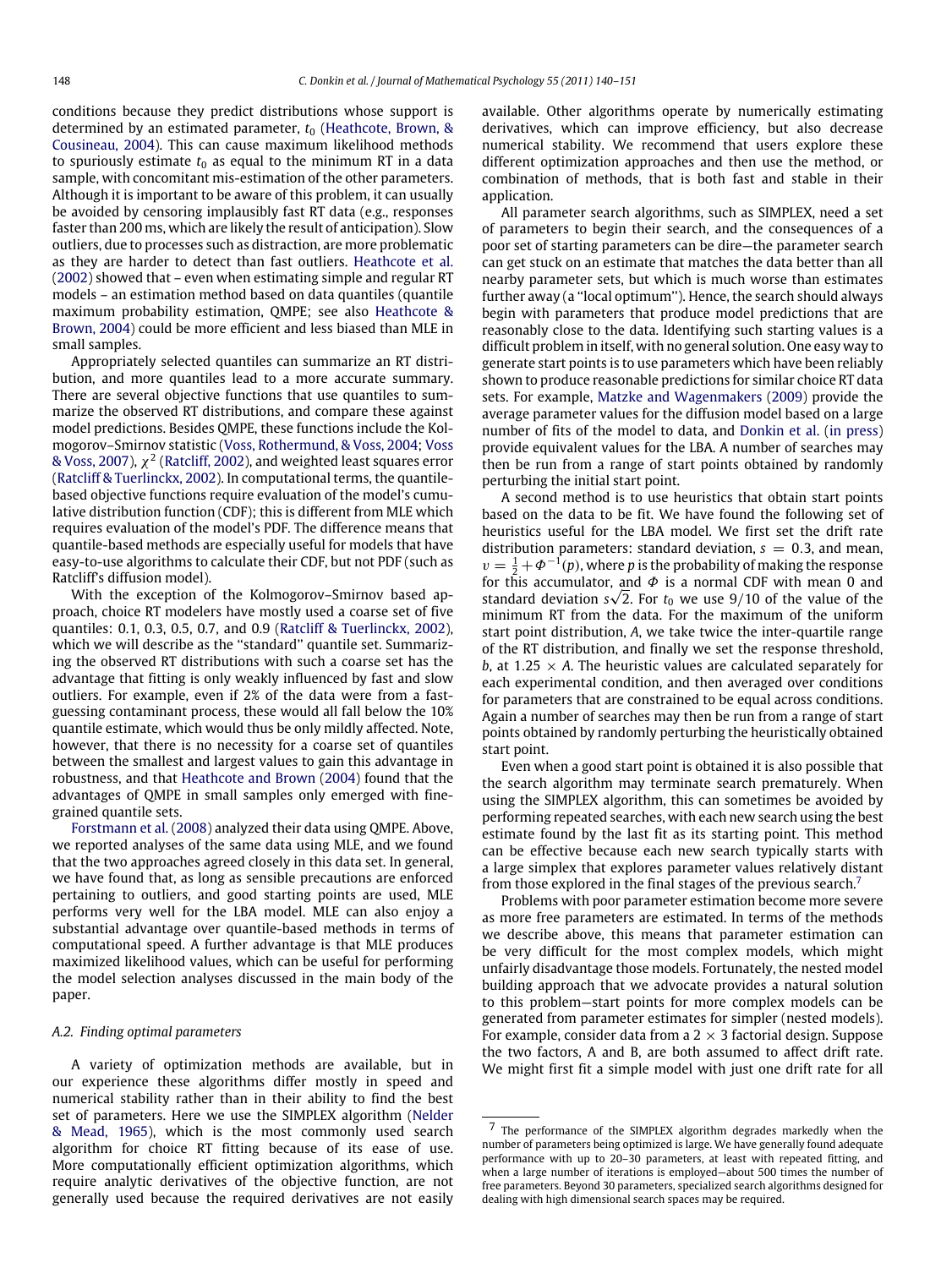six conditions, starting from parameters obtained by averaging heuristic estimates based on data from each condition. Suppose this results in a best-fitting drift rate of 1. We could then fit a model in which drift rate varied across the two levels of factor A, say A1 and A2, using 1 as the start point for both levels. Suppose the best-fitting parameters turned out to be 0.5 and 1.5 for A1 and A2, respectively. The two best-fitting parameters can then serve to create start points for the full factorial model in which drift rate varies over both factors A and B (i.e., the start points for the three levels of factor B in A1 would be 0.5, and the start points for the three levels of A2 would be 1.5). Similarly, we could also fit an intermediate model in which drift rate varies over only the levels of B, then use that to provide a second set of start points for the full factorial model. Although we have found this method to be very effective with complex models, there is still no guarantee that the best parameter estimates will be found. Hence, it is important to check the quality of fits graphically, as we described in the main body of this paper, and to try different starting values in order to see if improvements can be obtained for any poor quality fits.

As well as checking goodness-of-fit graphically, the parameter estimates themselves should also be checked for *a priori* plausibility. Plausibility can be judged relative to typical parameter ranges (e.g., for the LBA see [Donkin](#page-10-34) [et al.,](#page-10-34) [in press\)](#page-10-34). When fitting data from a number of participants, consistency across participants can also be assessed. It sometimes happens that these checks reveal wildly large or small estimates of a particular parameter. This usually occurs when the value of that parameter receives little constraint from the data (i.e., large changes in its value lead to small changes in the objective function). This lack of constraint can be seen by making a graph of the objective function for a range of values of the suspect parameter around its estimated value while keeping the remaining parameter values fixed at their estimated values; sometimes called a ''profile plot''. A flat profile plot indicates a poorly constrained parameter.

For the LBA, poor constraint is most commonly associated with the drift rate parameter for incorrect responses. This is particularly the case where observed accuracy is high, as there are then very few incorrect responses to constrain the estimate of this parameter. This problem did not occur with our example data, as [Forstmann](#page-10-4) [et al.'](#page-10-4)s [\(2008\)](#page-10-4) participants made several dozen incorrect responses even in the most accurate condition. However, in paradigms where accuracy is very high, prohibitively many trials may be required to obtain enough error responses. [Ludwig,](#page-10-42) [Farell,](#page-10-42) [Ellis,](#page-10-42) [and](#page-10-42) [Gilchrist](#page-10-42) [\(2009\)](#page-10-42) describe a method of circumventing this problem, using the LBA, that relies only on an estimate of the proportion of error responses rather than using error RT.

An alternative approach, useful for addressing under-constraint for any type of parameter, is to constrain parameters to be the same across conditions based on theoretical considerations. For example, the manipulation of response caution used in [Forstmann](#page-10-4) [et](#page-10-4) [al.'s](#page-10-4) [\(2008\)](#page-10-4) experiment is commonly assumed to not effect drift rate parameters. If this constraint is enforced by assuming the same value of error drift rate across a range of condition estimates of this parameter will be constrained as long as there are sufficiently many incorrect responses in total across all conditions.

## *A.3. Maximum likelihood estimation*

In this section, we describe in detail how maximum likelihood estimation was carried out for the example data. First, consider data just from one emphasis condition in [Forstmann](#page-10-4) [et al.](#page-10-4) [\(2008\)](#page-10-4). Let us assume that only drift rate differs between left and right responses. We could fit an LBA model for these data with five parameters to estimate: (*b*, *A*,  $v_{\text{left}}$ ,  $v_{\text{right}}$ , *s*,  $t_0$ ). The  $v_{\text{left}}$  and  $v_{\text{right}}$ parameters represent mean drift rates for correct responses to left and right stimuli, respectively, and in the following we refer to them generically as  $v_c$ . We fix the mean drift rates for error responses at  $v_e = 1 - v_c$  for both left and right stimuli.

The likelihood function for the LBA model (see [Brown](#page-10-10) [&](#page-10-10) [Heathcote,](#page-10-10) [2008\)](#page-10-10) is relatively easy to compute as it is specified in terms of basic functions and the integral of a normal distribution, which has fast and accurate numerical approximations. Brown and Heathcote also provide computer code that evaluates the likelihood function. These routines take in a set of parameter values, and a response time, say *t*, and return the probability density that the accumulator corresponding to the first response has reached threshold before any other, and at time *t*. To get the likelihood for a *correct* response then the drift rate for the first accumulator is set at  $v_c$  and for the second accumulator at  $v_e$  (to get the likelihood for an *incorrect* response, one simply swaps the values of the drift rates to be  $v_e$  and  $v_c$ , respectively).

To construct the maximum likelihood objective function, we evaluate the likelihood function at each and every observed RT value, and multiply them together—this gives the likelihood of parameter set  $\theta$  given the entire data set. We use every RT value because we want the set of parameters  $\theta = (b, A, v_{\text{left}}, v_{\text{right}}, s, t_0)$ that is most likely given the four RT distributions under consideration: correct and error responses for left and right stimuli. For every RT value in each of these distributions, we take the following steps:

- 1. Identify the appropriate drift rate (v\_left or v\_right) depending on the stimulus presented on the given trial (left or right).
- 2. If the response associated with this RT was correct, set v\_1 to the drift rate identified from Step #1. If the response was incorrect, set v\_1 to one minus the drift rate from Step #1.
- 3. Set v\_2=1-v\_1.
- 4. Subtract the parameter t\_0 from the observed RT, as the likelihood equations given by Brown and Heathcote (2008) provide the likelihood for the decision time, which is RT-t\_0.
- 5. Using the equation for the PDF (Equation 3 in Brown & Heathcote, 2008), and the drift rates from Steps #2 and #3, and the parameters from above, evaluate the likelihood function for this observation.

Once this operation is performed for every observation, the likelihood function can be obtained by simply multiplying together all the likelihood values (from Step #5) for all the data. However, it is usual to instead take the logarithm of all likelihoods, and then add these log-likelihoods together, to improve numerical stability. Optimizing the summed log-likelihoods is equivalent to optimizing the product of the likelihoods, as these two quantities are monotonically related.

## *A.4. A fast method for producing predicted quantiles*

Predicted quantiles can be obtained more quickly than through the simulation method described in the main text by evaluation of the inverse of the CDF of a model. The CDF,  $F(t|\theta)$ , of the model gives the proportion of responses made before time *t*, given parameters  $\theta$ . To find predicted quantile values, we require the inverse of the CDF—the proportion of responses made before time *t*. For choice RT models, however, we are interested in the conditional CDF for one of the possible responses, which does not reach a probability of 1 as *t* increases. For example, if a model predicted that only 65% of responses were accurate in a given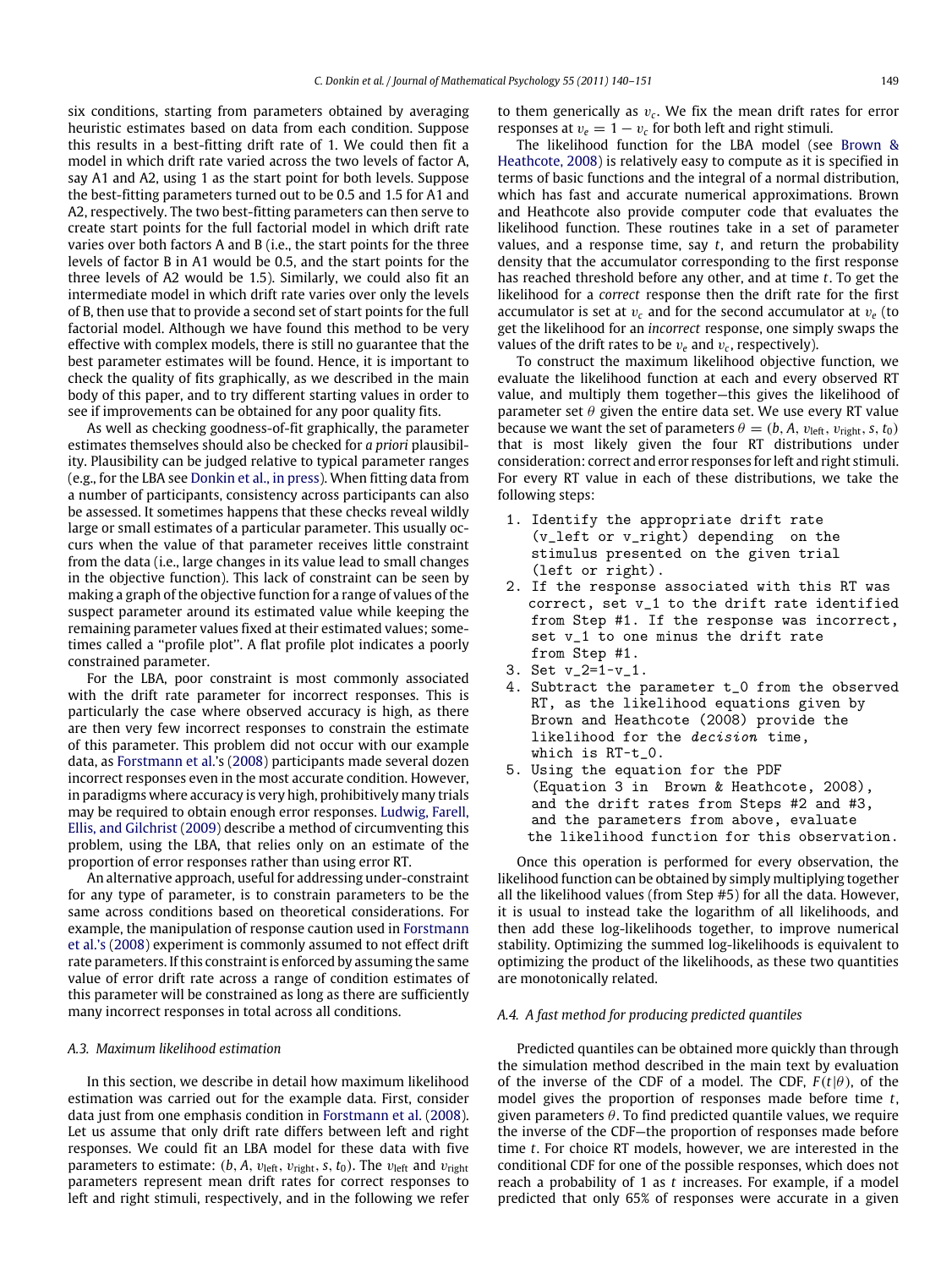task, the conditional CDF for correct responses would only reach a probability of 0.65 at *t* grows large. To evaluate the predicted 0.1, 0.3, 0.5, 0.7 and 0.9 quantiles for the *correct* RT distribution, we must identify those values of *t* for which the conditional CDF for correct responses,  $F(t|\theta)$  equals 0.1*p*, 0.3*p*, 0.5*p*, 0.7*p* and 0.9*p*, where *p* is the predicted response accuracy ( $p = 0.65$  in our example). When calculating quantiles for the incorrect response distribution, the value *p* is replaced by  $1 - p$ , which is the probability of an incorrect response  $(1 - p = 0.35$  for errors in our example).

For example, consider the 0.1 quantile of a correct RT distribution. The LBA predicts that 0.1 of this RT distribution is reached at  $F^{-1}(0.1p)$ , where p is the predicted proportion of correct responses. In other words the predicted 0.1 quantile value, say *t*, is the inverse conditional CDF for correct responses evaluated at 0.1*p*. To get the predicted quantile value we first need to calculate the predicted value of *p*, which is done by evaluating the CDF at  $\infty$ :  $p = F(\infty)$ . The inverse of the CDF does not have a closed-form expression that can be easily evaluated. Instead, we employ a numerical solution. We are attempting to solve  $F^{-1}(0.1p) = t$ , which is equivalent to  $F(t) = 0.1p$ . We are left, therefore, with the expression,  $F(t) - 0.1p = 0$ , which we can now solve using a standard root finding algorithm. The value of *t* returned by this algorithm, plus  $t_0$ , is exactly the 0.1 quantile prediction for correct responses. We can repeat this process for error responses by replacing all instances of  $p$  with  $(1 - p)$ .

The following steps summarize the calculation of a given quantile corresponding to probability *q* for correct and incorrect responses:

- 1. Do steps #1-#3 specified above for maximum likelihood estimation to get the appropriate sets of parameters for correct  $(\theta_c)$ and incorrect  $(\theta_e)$  responses.
- 2. Obtain the predicted proportion of correct responses (*p*) by evaluating the CDF at infinity, given the parameters for correct responses that were chosen in Step #1.
- 3. Use a root finding algorithm to get the correct and incorrect quantiles. These correspond to the value of *t* for which  $F(t | \theta_c) = qp$  and  $F(t | \theta_c) = q(1-p)$ , respectively.

The QP plot graphs both data and model quantiles for correct and incorrect responses in each experimental condition, as explained in the main body of this paper. Note that code for calculating predicted quantiles using the LBA is available in [Donkin](#page-10-11) [et al.](#page-10-11) [\(2009\)](#page-10-11).

#### **References**

- <span id="page-10-25"></span>Akaike, H. (1974). A new look at the statistical model identification. *IEEE Transactions on Automatic Control*, *19*, 716–723.
- <span id="page-10-20"></span>Averell, L., & Heathcote, A. The form of the forgetting curve and the fate of memories. *Journal of Mathematical Psychology* (in press).
- <span id="page-10-9"></span>Brown, S., & Heathcote, A. (2005). A ballistic model of choice response time. *Psychological Review*, *112*, 117–128.
- <span id="page-10-10"></span>Brown, S., & Heathcote, A. J. (2008). The simplest complete model of choice reaction time: linear ballistic accumulation. *Cognitive Psychology*, *57*, 153–178.
- <span id="page-10-1"></span>Brown, S., Marley, A. A. J., Donkin, C., & Heathcote, A. (2008). An integrated model of choices and response times in absolute identification. *Psychological Review*, *115*, 396–425.
- <span id="page-10-31"></span>Brown, S., Ratcliff, R., & Smith, P. (2006). Evaluating methods for approximating stochastic differential equations. *Journal of Mathematical Psychology*, *50*, 402–410.
- <span id="page-10-15"></span>Busemeyer, J. R., & Townsend, J. T. (1992). Fundamental derivations from decision field theory. *Mathematical Social Sciences*, *23*, 255–282.
- <span id="page-10-16"></span>Busemeyer, J. R., & Townsend, J. T. (1993). Decision field theory: a dynamic-cognitive approach to decision making. *Psychological Review*, *100*, 432–459.
- <span id="page-10-11"></span>Donkin, C., Averell, L., Brown, S., & Heathcote, A. (2009). Getting more from accuracy and response time data: methods for fitting the linear ballistic accumulator. *Behavior Research Methods*, *41*, 1095–1110.
- <span id="page-10-19"></span>Donkin, C., Brown, S., & Heathcote, A. (2009). The over-constraint of response time models: rethinking the scaling problem. *Psychonomic Bulletin & Review*, *16*, 1129–1135.
- <span id="page-10-34"></span>Donkin, C., Brown, S., Heathcote, A., & Wagenmakers, E. J. (in press). Diffusion versus linear ballistic accumulation: different models for response time, same conclusions about psychological mechanisms? *Psychonomic Bulletin & Review*.
- <span id="page-10-3"></span>Farrell, S., Ratcliff, R., Cherian, A., & Segraves, M. (2006). Modeling unidimensional categorization in monkeys. *Learning and Behavior*, *34*, 86–101.
- <span id="page-10-4"></span>Forstmann, B. U., Dutilh, G., Brown, S., Neumann, J., von Cramon, D. Y., & Ridderinkhof, K. R. (2008). The striatum facilitates decision-making under time pressure. *Proceedings of the National Academy of Sciences*, *105*, 17538–17542.
- <span id="page-10-39"></span>Heathcote, A., & Brown, S. D. (2004). Reply to speckman and rouder: a theoretical basis for QML. *Psychonomic Bulletin & Review*, *11*, 577–578.
- <span id="page-10-38"></span>Heathcote, A., Brown, S. D., & Cousineau, D. (2004). QMPE: estimating lognormal, wald and weibull RT distributions with a parameter dependent lower bound. *Behavior Research Methods, Instruments, & Computers*, *36*, 277–290.
- <span id="page-10-17"></span>Heathcote, A., Brown, S. D., & Mewhort, D. J. K. (2002). Quantile maximum likelihood estimation of response time distributions. *Psychonomic Bulletin & Review*, *9*, 394–401.
- <span id="page-10-5"></span>Ho, T., Brown, S., & Serences, J. (2009). Domain general mechanisms of perceptual decision making in human cortex. *Journal of Neuroscience*, *29*, 8675–8687.
- <span id="page-10-29"></span>Hoeting, J. A., Madigan, D., Raftery, A. E., & Volinsky, C. T. (1999). Bayesian model averaging: a tutorial. *Statistical Science*, *14*, 382–417.
- <span id="page-10-21"></span>Lee, M. D. How cognitive modeling can benefit from hierarchical Bayesian models. *Journal of Mathematical Psychology* (in press).
- <span id="page-10-42"></span>Ludwig, C. J., Farell, S., Ellis, L. A., & Gilchrist, I. D. (2009). The mechanism underlying inhibition of saccadic return. *Cognitive Psychology*, *59*, 180–202.
- <span id="page-10-41"></span>Matzke, D., & Wagenmakers, E. J. (2009). Psychological interpretation of ex-Gaussian and shifted wald parameters: a diffusion model analysis. *Psychonomic Bulletin & Review*, *16*, 798–817.
- <span id="page-10-22"></span>Morey, R. D. A Bayesian hierarchical model for the measurement of working memory capacity. *Journal of Mathematical Psychology* (in press).
- <span id="page-10-13"></span>Myung, I. J. (2003). Tutorial on maximum likelihood estimation. *Journal of Mathematical Psychology*, *47*, 90–100.
- <span id="page-10-24"></span>Myung, I. J., Forster, M. R., & Browne, M. W. (2000). Model selection [Special issue]. *Journal of Mathematical Psychology*, *44*(1–2).
- <span id="page-10-40"></span>Nelder, J. A., & Mead, R. (1965). A simplex algorithm for function minimization. *Computer Journal*, *7*, 308–313.
- <span id="page-10-7"></span>Pike, A. R. (1966). Stochastic models of choice behaviour: response probabilities and latencies of finite Markov chain systems. *British Journal of Mathematical and Statistical Psychology*, *21*, 161–182.
- <span id="page-10-37"></span>Pinheiro, J. C., & Bates, D. M. (2000). *Mixed-effects models in s and s-plus*. New York: Springer.
- <span id="page-10-27"></span>Pitt, M., & Myung, I. J. (2002). When a good fit can be bad. *Trends in Cognitive Sciences*, *6*, 421–425.
- <span id="page-10-23"></span>Pratte, M., & Rouder, J. Hierarchical single- and dual-process models of recognition memory. *Journal of Mathematical Psychology* (in press).
- <span id="page-10-6"></span>Ratcliff, R. (1978). A theory of memory retrieval. *Psychological Review*, *85*, 59–108.
- <span id="page-10-32"></span>Ratcliff, R. (2002). A diffusion model account of response time and accuracy in a brightness discrimination task: fitting real data and failing to fit fake but plausible data. *Psychonomic Bulletin & Review*, *9*, 278–291.
- <span id="page-10-2"></span>Ratcliff, R., Gomez, P., & McKoon, G. (2004). Diffusion model account of lexical decision. *Psychological Review*, *111*, 159–182.
- <span id="page-10-33"></span>Ratcliff, R., & Rouder, J. N. (1998). Modeling response times for two-choice decisions. *Psychological Science*, *9*, 347–356.
- <span id="page-10-30"></span>Ratcliff, R., & Smith, P. L. (2004). A comparison of sequential sampling models for two-choice reaction time. *Psychological Review*, *111*, 333–367.
- <span id="page-10-35"></span>Ratcliff, R., Thapar, A., Gomez, P., & McKoon, G. (2004). A diffusion model analysis of the effects of aging in the lexical-decision task. *Psychology and Aging*, *19*, 278–289.
- <span id="page-10-36"></span>Ratcliff, R., Thapar, A., & McKoon, G. (2007). Application of the diffusion model to two-choice tasks for adults 75–90 years old. *Psychology and Aging*, *22*, 56–66.
- <span id="page-10-18"></span>Ratcliff, R., & Tuerlinckx, F. (2002). Estimating parameters of the diffusion model: approaches to dealing with contaminant reaction times and parameter variability. *Psychonomic Bulletin & Review*, *9*, 438–481.
- <span id="page-10-14"></span>Schmiedek, F., Oberauer, K., Wilhelm, O., Süß, H.-M., & Wittmann, W. W. (2007). Individual differences in components of reaction time distributions and their relations to working memory and intelligence. *Journal of Experimental Psychology: General*, *136*, 414–429.
- <span id="page-10-26"></span>Schwarz, G. (1978). Estimating the dimension of a model. *Annals of Statistics*, *6*, 461–464.
- <span id="page-10-0"></span>Smith, P. L., & Ratcliff, R. (2009). An integrated theory of attention and decision making in visual signal detection. *Psychological Review*, *116*, 283–317.
- <span id="page-10-8"></span>Smith, P. L., & Vickers, D. (1988). The accumulator model of two-choice discrimination. *Journal of Mathematical Psychology*, *32*, 135–168.
- <span id="page-10-28"></span>Spiegelhalter, D. J., Best, N. G., Carlin, B. P., & van der Linde, A. (2002). Bayesian measures of model complexity and fit. *Journal of the Royal Statistical Society. Series B*, *64*, 583–639.
- <span id="page-10-12"></span>Tuerlinckx, F. (2004). The efficient computation of the cumulative distribution and probability density functions in the diffusion model. *Behavior Research Methods, Instruments, & Computers*, *36*, 702–716.